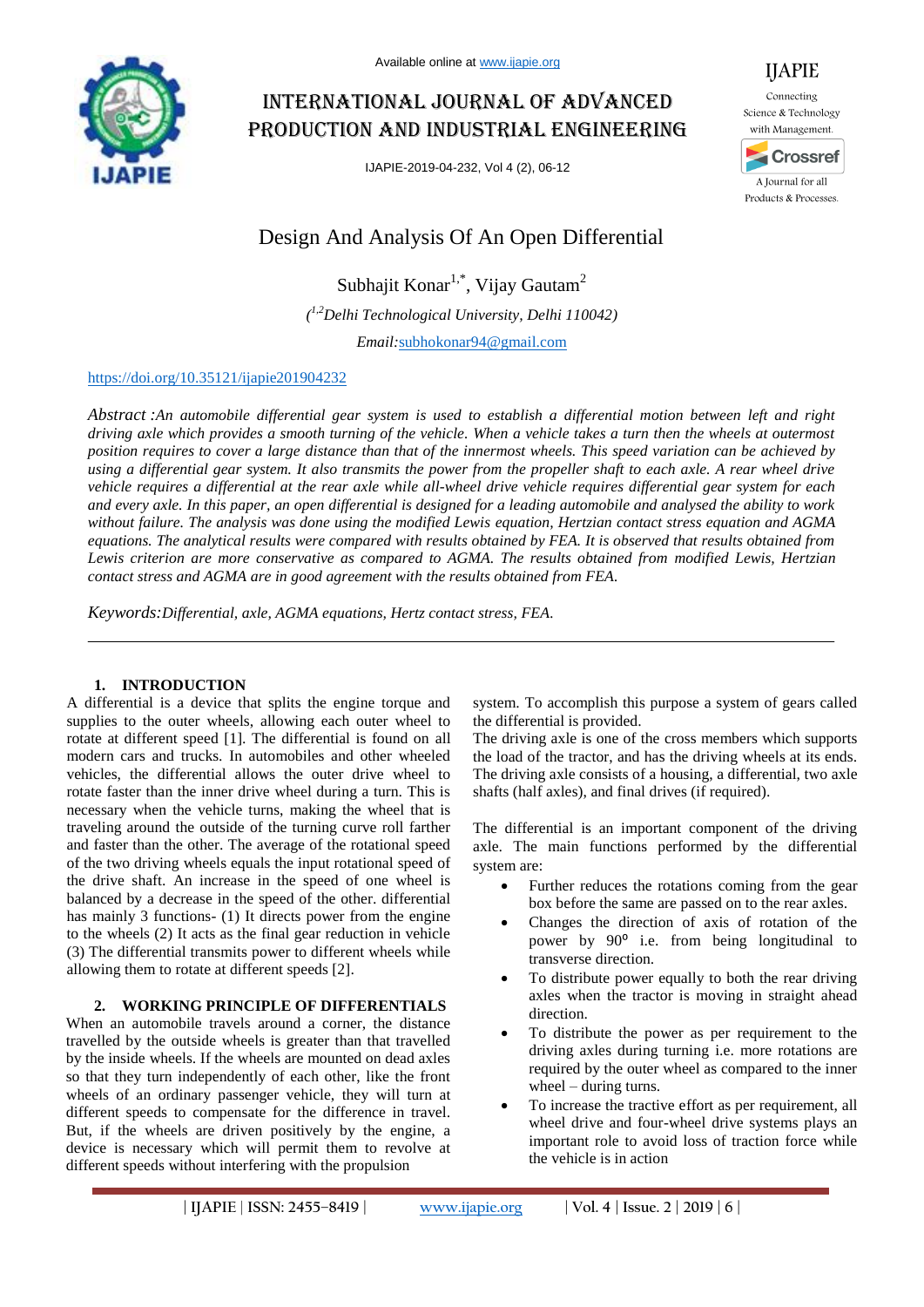

Fig. 1: Construction of a differential gear mechanism [3]

The main components of the differential as shown in Fig.1 are:

- Input pinion gear-1
- Crown wheel gear-2
- Differential cage-3
- Differential star-4
- Differential axle (sun) gear-5

## **3. DIFFERNET TYPES OF DIFFERENTIAL GEAR MECHANISM**

#### A. Locked differential

A locking differential locks the rotational speed of the axle shafts, forcing the left and right wheels to turn at the same rate [4]. This happens regardless of which axle has traction or is losing traction. A locking differential is designed to overcome the chief limitation of a standard open differential by essentially "locking" both wheels on an axle together as if on a common shaft [4]. This force both wheels to turn in unison, regardless of the traction available to either wheel individually. When the differential is unlocked (open differential), it allows each wheel to rotate at different speeds (such as when negotiating a turn). An open (or unlocked) differential always provides the same torque (rotational force) to each of the two wheels, on that axle. So, although the wheels can rotate at different speeds, they apply the same rotational force, even if one is entirely stationary, and the other spinning. (Equal torque, unequal rotational speed).

By contrast, a locked differential force both left and right wheels on the same axle to rotate at the same speed under nearly all circumstances, without regard to traction differences seen at either wheel. Therefore, each wheel can apply as much rotational force as the traction under it will allow, and the torques on each side-shaft will be unequal.

## B. Limited slip differential

Limited slip differentials are made to limit the tendency of an open differential to send power to a wheel that's losing traction. Limited slip sends power to both wheels at the samerate when travelling straight. If one wheel loses traction and begins faster, the differential will automatically direct torque to the other wheel. Essentially, limited slip or differentials send power from the wheel that's slipping to the wheel that isn't. Limited-slip style differentials can function using any number of mechanisms: clutches, gears, viscous coupling, etc. Limited slip differentials are good for daily driven vehicles as well as 4×4 vehicles.

## *Fourier-Transform Infrared Spectroscopy (FTIR)*

Fig. 1 shows the IR spectra for untreated and alkali treated pineapple leaf fiber (PALF) that was obtained by using the FTIR spectrometer.



Fig. 1: IR spectra of untreated and alkali treated pineapple leaf fibers

The broad peak between  $3200 \text{ cm}^{-1}$  to  $3500 \text{ cm}^{-1}$  is linked to OH stretching vibration present in amorphous and crystalline cellulose. The carbonyl stretching  $(C=O)$  peak  $(1730 \text{ cm}^{-1})$ related to hemicellulose can be seen in untreated PALF but not present in alkali treated pineapple leaf fibers. This may be due to the removal of hemicellulose component.  $CH<sub>2</sub>$  bending peaks at 1432 cm<sup>-1</sup> are present in both untreated and alkali treated fiber. The increase in peak intensity at around (1600- 1650 cm-1 ) after alkaline treatment corresponds to the removal of wax, adhesives, pectin, and gummy substance from the fiber surface. The small peak at  $1525 \text{ cm}^{-1}$  is related to lignin component. This peak is not present in the alkali treated sample. It could be due to partial removal of lignin after alkali treatment. The peak at  $1244 \text{ cm}^{-1}$  is much smaller in alkali treated PALF than untreated sample. This peak corresponds to C=O stretch of the acetyl group of lignin and is reduced because lignin is partially removed from the fiber surface.

#### *Thermal Decomposition of Untreated and Treated Pineapple Leaf Fiber*

TGA and DTG curves of untreated and alkali treated pineapple leaf fiber (2%, 4%, 6%, 8%, and 10 %) were shown in Fig. 2 and 3. Tests were performed from  $25\text{ °C}$  to

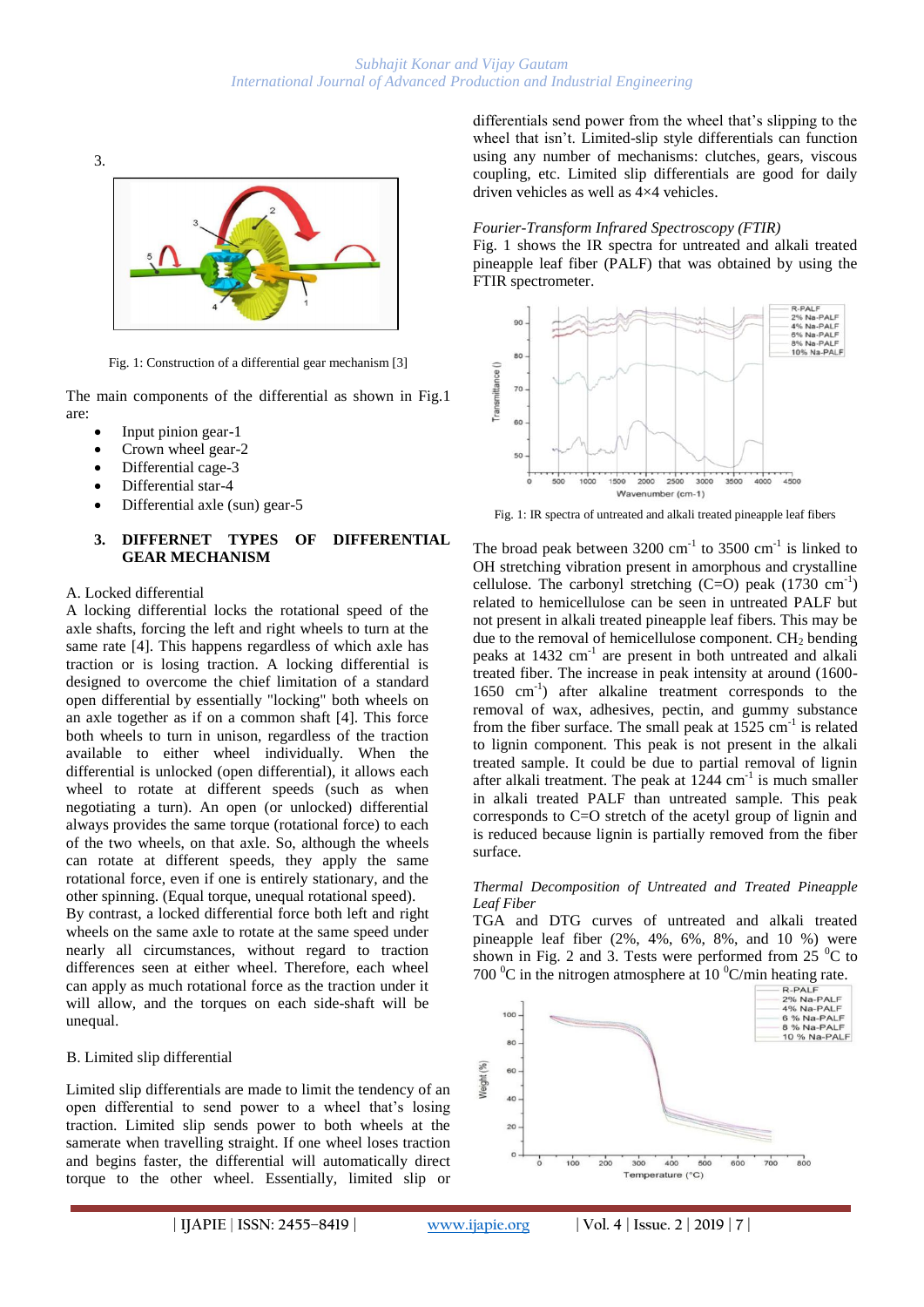

Fig. 3: DTG curve for untreated and alkali pineapple leaf fibers

The thermal decomposition of pineapple leaf fiber (untreated and alkali treated) was two-stage processes, where the first stage was the evaporation of water and extraction of volatile compounds and the second stage was the decomposition of hemicellulose, cellulose, and lignin component. Initial mass loss due to evaporation of water is common for all types of plant fiber but the rate of evaporation depends on the hydrophilicity of natural fiber [8]. The weight percentage of water extraction was reduced from 9% to 3% after 4 wt% NaOH treatment of PALF. This was because of the removal of a hydroxyl group and free water after alkaline treatment. Brigida *et al.* (2010) reported that structurally bound water is resistant to evaporation during drying [11]. Mortari Daniela A *et al.* (2014) found the mass loss of sugar cane bagasse around8.7 wt% under the atmosphere of  $CO<sub>2</sub>$  [12]. As the natural fibers were heated, the weight of the material was reduced.

Thermal degradation data of untreated and treated PALF istabulated in Table 3 where  $T_{onset}$  is the temperature at which degradation starts,  $T_{d, 1}$ &  $T_{d, 2}$  are the first and second stage ofdecomposition temperature and  $T<sub>P</sub>$  is the peak temperature of maximum rate of degradation. Table 3 shows that the initial decomposition temperature of PALF was increased from 251.23  $\mathrm{^0C}$  to 285.31  $\mathrm{^0C}$  after 4 wt% NaOH treatment of fiber. This might be because of the removal of hemicellulose component. The presence of the carbonyl group (C=O) in hemicellulose may be responsible for lower thermal stability.

Table 3: Onsent and degradation temperatures of raw pineapple leaf fiber obtaining from TGA thermogram

| Sample          | Lousst<br>$(^0C)$ | $T_{d,1}$ ( <sup>0</sup> C) | $T_{d,2}$<br>$(^{0}C)$ | $T_{R}$<br>$(^{0}C)$ | Max.<br>ROD <sup>1</sup> | $R_m$ |
|-----------------|-------------------|-----------------------------|------------------------|----------------------|--------------------------|-------|
| R-PALF          | 251.23            | 360.6                       | 526.09                 | 341.58               | 6.85                     | 10.89 |
| 2% Na-<br>PALF  | 272.71            | 361.87                      | 556.79                 | 341.52               | 6.75                     | 13.17 |
| 4% Na-<br>PALF  | 285.31            | 363.37                      | 603.97                 | 343.43               | 7.13                     | 17.24 |
| 6% Na-<br>PALF  | 275.08            | 363.48                      | 569.82                 | 343.12               | 7.091                    | 16.01 |
| 8% Na-<br>PALF  | 263.36            | 362.07                      | 619.18                 | 339.72               | 6.28                     | 16.83 |
| 10% Na-<br>PALF | 271.59            | 364.17                      | 468.7                  | 346.85               | 7.51                     | 9.19  |

<sup>1</sup>ROD: Rate of decomposition,  $R_m$ : Residual mass at 700<sup>0</sup>C

Stevulova Nadezda *et al.* (2016) reported that the primary decomposition of lignocellulosic materials occurs within 200400 <sup>0</sup>C [13]. Alwani M. Siti *et al.* (2014) found that sugarcane bagasse fiber had higher mass loss compared to coir fiber due to the presence of more hemicellulose content [6]. Table 3 also shows that initial decomposition temperature was reduced beyond 4% alkaline treatment. This was because of excess removal of hemicellulose. Ndazi Bwire S *et al.* (2007) reported the reduction in temperature of maximum weight loss by at least  $26\degree C$ , beyond 4 wt% alkaline treatment of rice husk fiber. This was due to the excess removal of cementing material like hemicellulose and lignin [14]. The second step of thermal degradation was ranging from 400-620 <sup>0</sup>C. It was observed that  $T_{d}$  of untreated and alkali treated fiber at 526.09  $^0$ C, and 619.18  $^0$ C respectively, is from the decomposition of lignin. Panyasart Kloykamol *et al.* (2014) reported the first step decomposition temperature of alkaline (Na-PALF) treated and silane (Si-PALF) treated fiber higher than raw pineapple leaf fiber composite [10]. Table 4 reveals the percentage weight loss of untreated and treated PALF. It was observed that there is a delay in degradation temperature after alkaline temperature.

Table 4: Degradation temperatures  $(^0c)$  for untreated and treated PALF

| Wt.<br>Loss<br>(% ) | $R-$<br><b>PALF</b> | 2%<br>Na-<br><b>PALF</b> | 4%<br>Na-<br><b>PALF</b> | 6%<br>Na-<br><b>PALF</b> | 8%<br>Na-<br><b>PALF</b> | 10%<br>Na-<br><b>PALF</b> |
|---------------------|---------------------|--------------------------|--------------------------|--------------------------|--------------------------|---------------------------|
| 10                  | 254.48              | 285.30                   | 301.68                   | 294.48                   | 272.5                    | 285.02                    |
| 20                  | 324.22              | 329.12                   | 333.62                   | 330.43                   | 321.67                   | 329.52                    |
| 30                  | 343.47              | 344.62                   | 347.21                   | 345.69                   | 340.93                   | 346.33                    |
| 40                  | 353.45              | 354.25                   | 356.3                    | 355.62                   | 353.15                   | 356.6                     |
| 50                  | 360.6               | 361.8                    | 363.37                   | 363.48                   | 362.7                    | 364.17                    |

Na Lu *et al.* (2013) investigated the effect of alkaline treatment of 5 wt% at 50  $\mathrm{^0C}$  on thermal decomposition of hemp fiber. They concluded that untreated hemp fiber degrade earlier than treated fiber [1]. Fig. 2 showed that the major mass loss (30-50%) occur at the temperature greater than 300  $\mathrm{^0C}$ . This was because of the decomposition of cellulose and lignin. It was investigated that crystalline cellulose was degraded between the temperatures of 302-375  ${}^{0}C$ . The DTG curves show that at peak temperature, the rate of decomposition was increased from 6.83 %/min to 7.13 %/min due to 4% alkali treatment of pineapple leaf fiber. These results are because of depolymerization of native cellulose structure to short length crystallites.

Lignin was the most difficult component to decompose compared to other components because of its cross-linked highly complex aromatic structure of phenylpropane units. It starts to decompose at a lower temperature (typically 160-175  $^{0}$ C) compared to cellulose but it decomposed slowly under the whole temperature range and extend its temperature as high as 900 °C. The DTG curves for untreated and treated pineapple leaf fibers have reached the equilibrium stage beyond 400  $\mathrm{^0C}$  where the rate of decomposition is approximately constant and lignin component of natural fiber decomposes slowly.

According to Paiva *et al.* (2006), the decomposition of lignin occurred in a wider temperature compared to cellulose and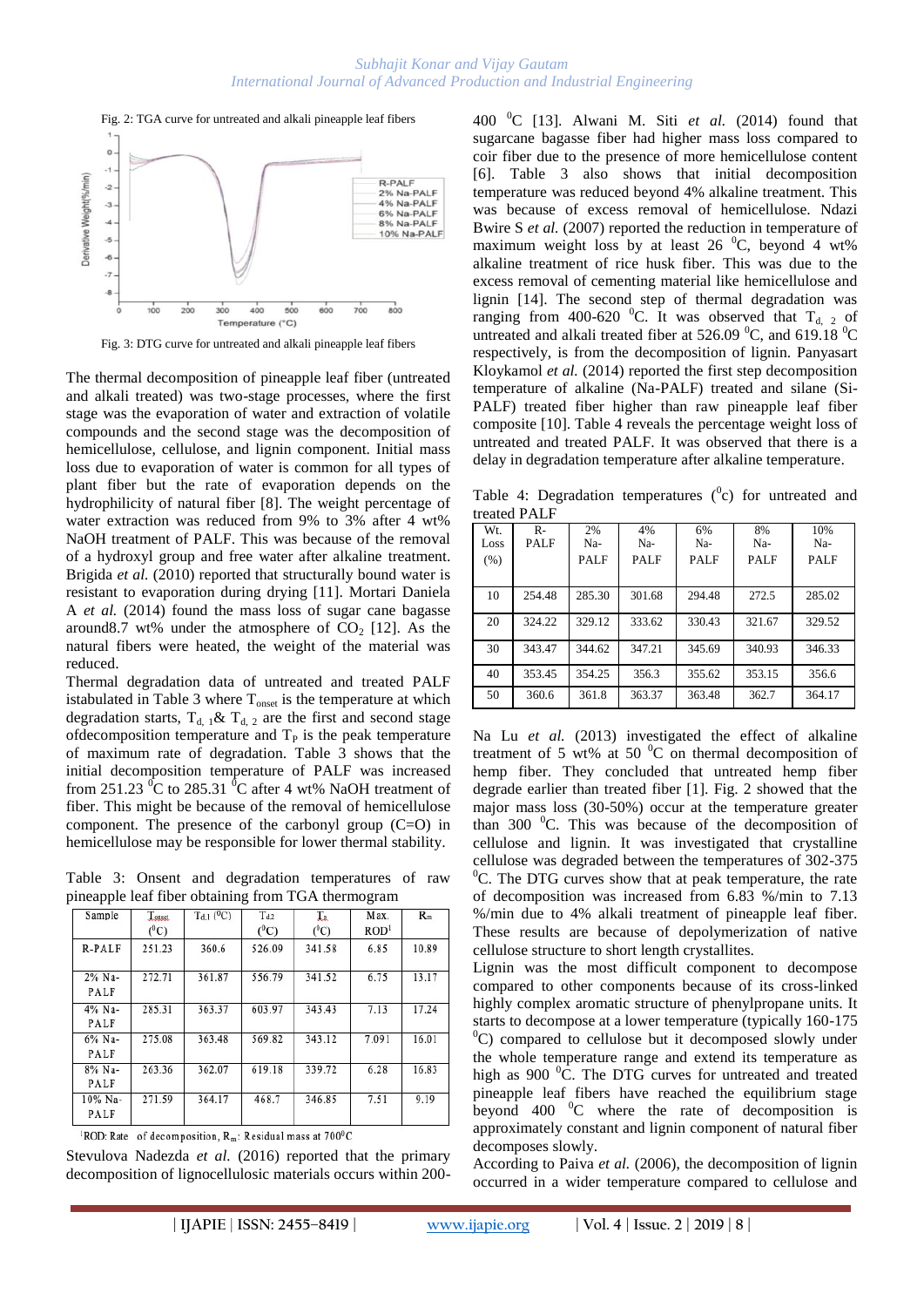hemicellulose [15]. After 700  $^{0}C$ , the remaining mass of pineapple leaf fiber was shown in Table 3. It was observed that the residue was increased up to 8% alkali treated fiber compared to the untreated one. This was due to the slow rate of the chemical decomposition reaction. Only ash and char was left after  $700<sup>0</sup>C$ . The differences in the amount of char left can be attributed to the change in chemical composition of pineapple leaf fiber after alkali treatment. It was reported by Williams (2004) that a high lignin content in natural fiber results in the production of a higher level of ash and char during pyrolysis [16]. The 10% NaOH treated PALF shows less residue content than untreated PALF. This might be due to excess delignification of pineapple fiber after 10% alkaline treatment.

## **4. LITERATURE REVIEW**

There are many claims to the invention of the differential gear but it is likely that it was known, at least in some places, in ancient times. Some historical milestones of the differential include:

- Two Chinese Buddhist monks and engineers created South Pointing Chariots for Emperor Tenji of Japan. Documented Chinese reproductions of the South Pointing Chariot by Yan Su and then Wu Deren, which described in detail the mechanical functions and gear ratios of the device [5]
- Massimo guiggiani et al. (2006) studied, the dependency of steady-state cornering behaviour of vehicles on locked differential and investigation was done on the vehicle models having linear and nonlinear tyre behaviour, respectively [6].
- Daniel Chindamo et al. (2018) discussed the working principle and limitations of limited slip differential, used to enhance the traction capability [7].
- G. Mastinu et al. (1993) studied the limited-slip differential which is commonly used to enhance traction on slippery roads and helps high speed vehicles for a high speed turning at the bends [8].
- Athanassios Mihailidis et al. (2013) studied the evolution of differentials in automobiles and discussed the driving torque distribution as per requirement [9].
- C Doniselli et al. (2008) studied the limitations in mechanical differential system for traction control purpose and traction force distribution between the axles especially for front wheel drive vehicle [10]
- Chandrakant Singh et al. (2014) discussed the benefits of independent electric motor in electric vehicle driving and the way that it can replace the traditional mechanical differential gear system [11].
- Amit Suhane et al. (2017) studied the role of differential gear during adverse conditions like uneven, wet less traction roads etc [12].
- Modern automotive differential patented by watchmaker On Siphore Pecqueur in the period 1792-1852 of the Conservatoire des Arts Et M-tiers in France for use on a steam carts [13].
- Richard Roberts of England patented 'gear of Compensation', a differential for road locomotives in 1832[14].
- Aveling and Porter of Rochester, Kent list a crane locomotive in their catalogue fitted with their patent differential gear on the rear axle in the year 1874 [15].
- First use of differential on an Australian steam car by David Shearer was done in 1897[16].
- Packard introduces the spiral-gear differential, which cuts gear noise in the year 1913. Packard introduced the hypoid differential, which enable the propeller shaft and its hump in the interior of the car to be lowered in 1926[17].

## **5. DESIGNING OF AN OPEN DIFFERNETIAL**

Gearing is one of the most critical components in a mechanical power transmission system, and in most industrial rotating machinery. It is possible that gears will predominate as the most effective means of transmitting power in future machines due to their high degree of reliability and compactness.

Every shaft has gears which are connected to each other by teeth. The two bodies have either rolling or sliding motion along the tangent at the point of contact. There are wide ranges of gears utilized by industry, yet every one of these gears has the same reason, which is to transmit motion starting from one shaft to other. Gear can be classified as Parallel shaft which are spur and helical gears, while the other one is intersecting shaft which are bevel and spiral gears.

Straight bevel gears are used in designing of the differential in the present study. The bevel gears are used for transmitting power at a constant velocity ratio between two shafts whose axes intersect at a certain angle. The pitch surfaces for the bevel gear are frustums of cones. The elements of the cones, intersect at the point of intersection of the axis of rotation, therefore the cones may roll together without sliding.

## A. Gear failure

A pair of teeth in action is generally subjected to two types of stresses: bending and contact stresses [18]. Both these types of stresses may not attain their maximum values at the same point of contact. Due to the application of load on the gear teeth, the gear tooth is subjected to bending. When the same is repeated for a very huge number of cycles Bending Fatigue failure of the gear sets in. The fatigue in the gears induces the formation of cracks in the root of the gear tooth which propagates with each rotational cycle of the gear andultimately leads to the failure of the gear tooth. Surface failure, like pitting or flaking due to contact stress may take place. Pitting is the formation of craters on the gear tooth surface. These craters are formed due to the high amount of compressive contact stresses in the gear surface occurring during transmission of the torque. Failure by bending will occur when the significant tooth stress equals or exceeds either the yield strength or the bending endurance strength. A surface failure occurs when the significant contact stress equals or exceeds the surface endurance strength. Hence the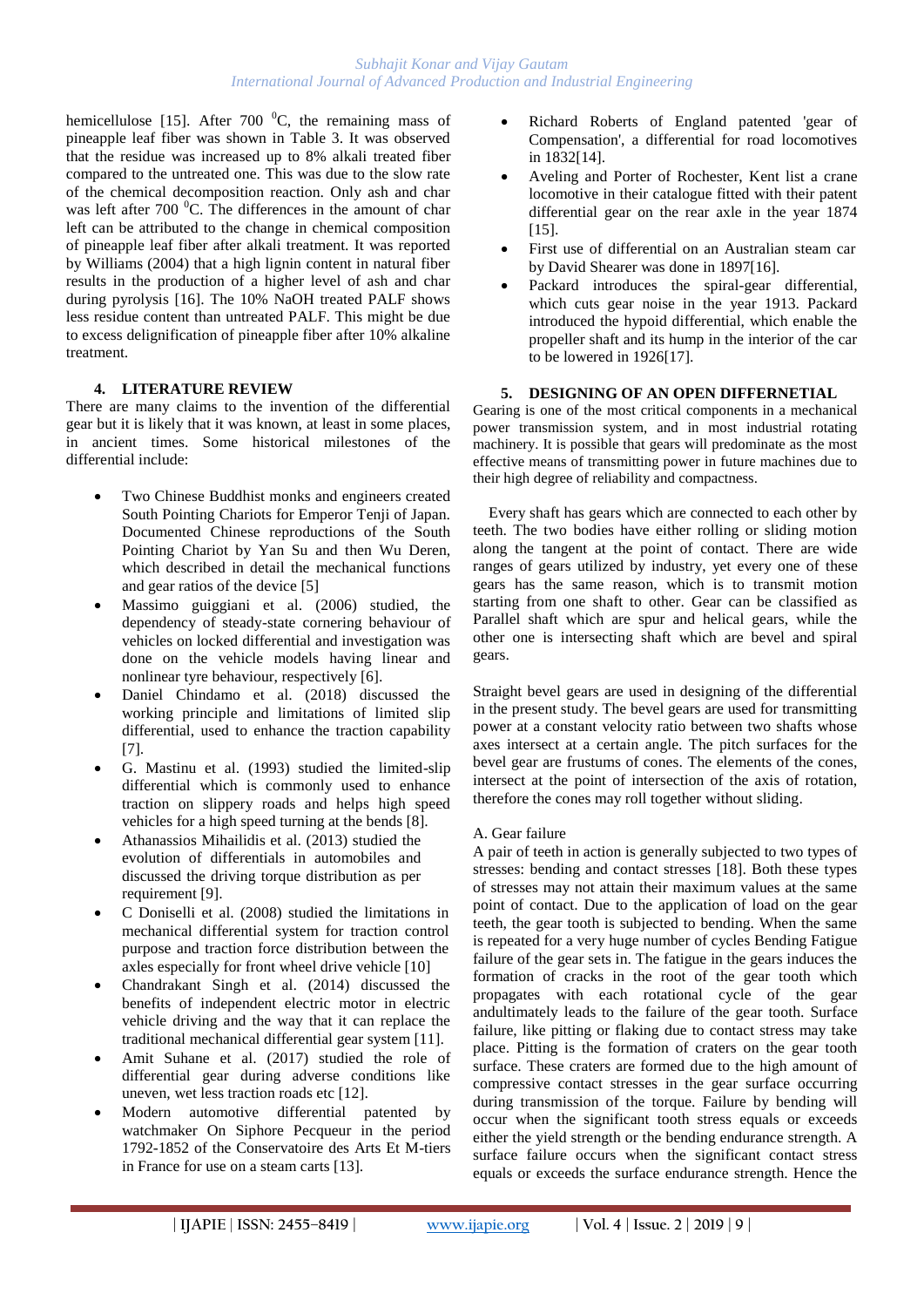bending stress and the contact stress should be always less than its maximum permissible value.

#### B. Methodology

*1) CAD Model*

A 3-D CAD model of the component gear pairs of the open differential was created using GearTrax software and was assembled using Solidworks. The gear tooth profile was taken as involute with pressure angle equal to  $25^\circ$ . The number of teeth for each gear was taken as follows:

*Pinion bevel gear- 16*

*Ring bevel gear- 70*

*Differential side gear- 40*

*Differential pinion gear- 20*

All the gears are straight bevel gears, and all mating gears are mounted on perpendicular and intersecting axes.

*2) Conventional Design*

Input parameters

*Engine Torque = 90 Nm, 3500 rpm*

*Gearbox Ratio =3.454:1*

*Final Drive Ratio=4.375:1*

*Pressure angle*  $(\alpha) = 25^{\circ}$ 

#### *3) Material selection*

The material selection is based on the properties required by the gears. The materials should have high tensile strength, hardness and wear resistance. The material selected is AISI4340 Steel (40Ni18Cr4Mo2), a low alloy steel with 0.4 wt.% Carbon, 1.8wt.% Nickel, 0.4% Chromium and 0.2wt. % Molybdenum. This steel can be heat treated to have the combination of high hardness and toughness. The presence of Mo and Mn imparts high hardenability to the steel. This steel responds well to the surface hardening and tempering and recommended for automotive application in gears, valve rods, springs and shafts etc. The physical and Mechanical properties of the selected material are given in Table 1.

| <b>Physical Properties</b>       | Metric       |  |
|----------------------------------|--------------|--|
| Density                          | $7.85$ gm/cc |  |
| <b>Mechanical Properties</b>     |              |  |
| Hardness, Brinell                | 321          |  |
| Hardness, Knoop                  | 348          |  |
| Hardness, Rockwell B             | 99           |  |
| Hardness, Rockwell C             | 35           |  |
| Hardness, Vickers                | 339          |  |
| <b>Ultimate Tensile Strength</b> | 1110 MPa     |  |

| Yield Strength        | 710 MPa |
|-----------------------|---------|
| Elongation at break   | 13.2%   |
| Reduction in area     | 36%     |
| Modulus of elasticity | 200 GPa |
| Poisson's ratio       | 0.29    |
| Machinability         | 50%     |
|                       |         |

AISI 4340 has a favourable response to heat treatment (usually oil quenching followed by tempering) and exhibits a good combination of ductility and strength when treated thusly. Uses include piston pins, bearings, ordnance, gears, dies, and pressure vessels.

This material was selected for the differential as it had adequate hardness and tensile strength. This ensured that the maximum bending stress and contact stress encountered be the gear tooth is well within the limiting stresses that this material could encounter without failure

Minimum number of teeth to avoid interference

To avoid interference the formative number of teeth on ring gear should be greater than

$$
T' \ge \frac{2A_W}{c\left(\sqrt{1 + \frac{1}{G}\left(\frac{1}{G} + 2\right)\sin^2\phi} - 1\right)} \dots \dots \dots \dots \dots \dots \dots \dots \dots \quad (1)
$$

*4) AGMA equation (Calculation of Bending and Contact Stress)*

The American Gear Manufacturers Association (AGMA) [19] has for many years been the responsible authority for the dissemination of knowledge pertaining to the design and analysis of gearing. The methods this organization presents are in general use when strength and wear are primary considerations

The American Gear Manufacturers Association (AGMA) has established standards for the analysis and design of the various kinds of bevel gears

By using the equations given by AGMA (American Gears Manufactures Association) a more detailed analysis can be carried out as it takes in account several other factors

## *5) Lewis equation (Calculation of Bending stress)*

Lewis equation considers only static loading and doesn't take the dynamics of meshing teeth into account. Lewis

considered gear tooth as a cantilever beam with static normal force F applied at the tip. Assumptions made in the derivation are: 1. The full load is applied to the tip of a single tooth in static condition. 2. The radial component is negligible. 3. The load is distributed uniformly across the full-face width. 4. Forces due to tooth sliding friction are negligible. 5. Stress concentration in the tooth fillet is negligible. Lewis equation is given by

| $\sim$ $\sim$ $\sim$ $\sim$ $\sim$ $\sim$ |
|-------------------------------------------|
| Lewis equation is given by:               |
| Fpv                                       |
| $Wt = tangential$ tooth load              |
| $p =$ diametral pitch                     |

*F = face width of tooth*

σ *= bending stress in gear tooth*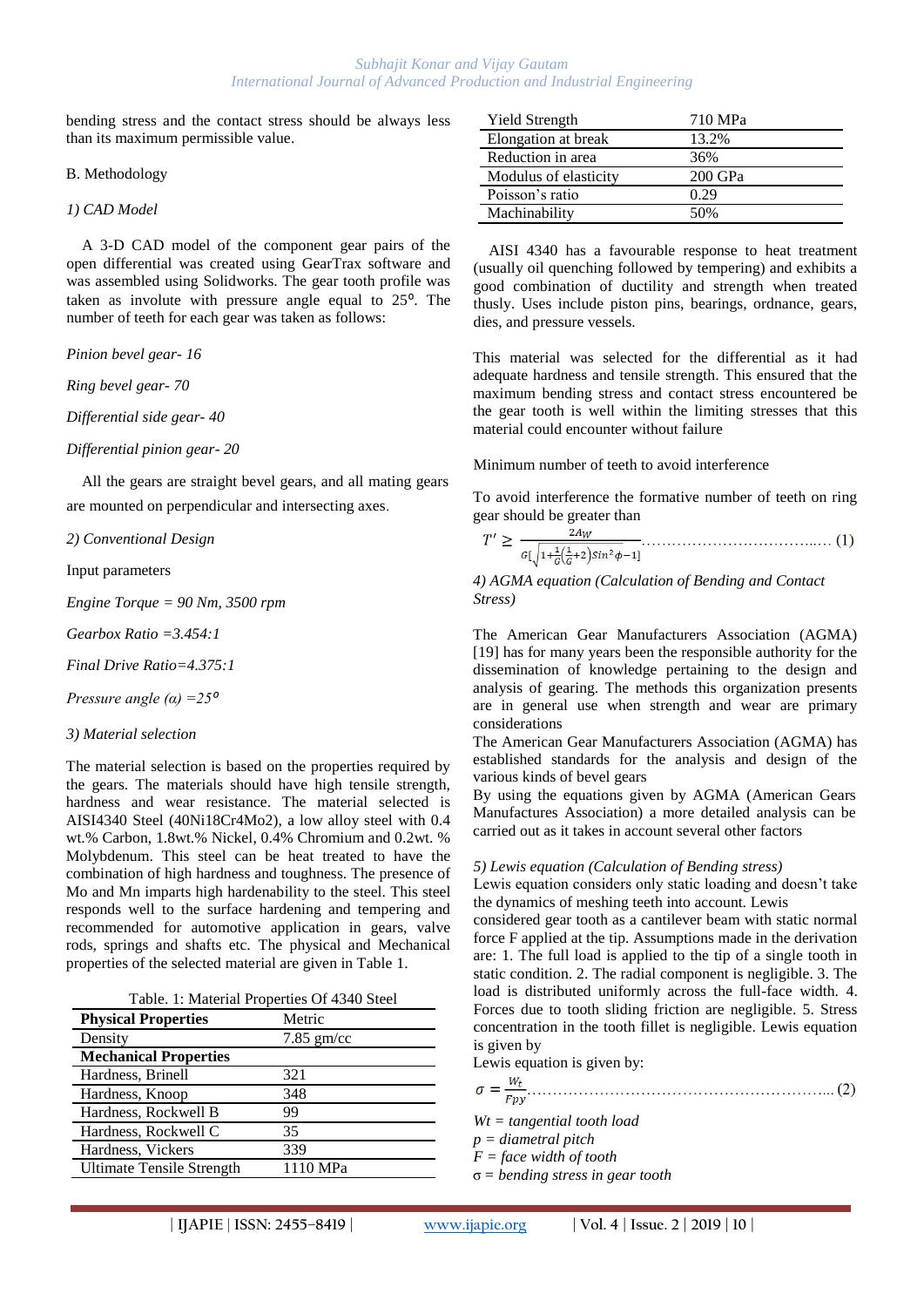## *y = Lewis form factor*

Drawbacks of Lewis equation are:

- The tooth load in practice is not static.it is dynamic and is influenced by pitch line velocity.
- The whole load is carried by single tooth is not correct. Normally load is shared by teeth.
- The greatest force exerted at the tip of the tooth is not true as the load is sheared by teeth. It is exerted much below the tip when single pair contact occurs.
- The stress concentration effect at the fillet is not considered.

In mechanical engineering and tribology, Hertzian contact stress is a description of the stress within mating parts. This kind of stress may not be significant most of the time, but may cause serious problems if not take it into account in some cases

*6) Hertz contact theory (Calculation of contact stress)* Hertz contact theory is derived from the analytical solution of elasticity theory equations [20].

- Surface are infinitely large half-spaces.
- Pressure profile is parabolic [20] (which assumes that the shape of the bodies in contact can also be approximated well with parabolic shapes, e.g., sphere, ellipse or a cylinder)
- All the assumptions of the classical theory of elasticity apply [21] (small strain, homogeneous material).

## **6. FINITE ELEMENT ANALYSIS (FEA)**

Finite element analysis was done using ANSYS 14.5. It was done to find out the bending stress on a tooth of the drive pinion and the contact stress between teeth of the drive pinion and ring gear.

## *A. Bending stress*

To determine the bending stress a force equal to the Pt (tangential component of the resultant force on the gear tooth) [22] is applied on the top of a tooth of the drive pinion. As the tooth is to be treated as a beam, the rest of the pinion except the tooth is fixed. Equivalent stress is then calculated using ANSYS 14.5. The resultant maximum bending stress is shown in Fig. 2



Fig. 2: Bending stress in gear tooth

## *B. Contact stress*

To calculate the contact, stress a moment of 310.86 Nm is applied on the drive pinion, and frictionless supports are added to the pinion shaft and the ring gear bore. Equivalent

stress is calculated using ANSYS 14.5. which has been shown in Fig. 3



Fig. 3: Contact stresses in gear tooth

## **7. RESULT AND DISCUSSION**

An open type differential is designed and analysed numerically and theoretically for a much-used saloon vehicle. The differential is designed to sustain highest stress conditions that it could encounter while the vehicle is plying. Straight bevel gears of different dimensions were used as constituents of the differential. The bending stress and contact stress encountered by the gear tooth of the differential pinion are calculated at highest torque conditions. Based on the design parameters, calculations are made by conventional modified Lewis and AGMA equations for bending stress. The contact stresses are computed using Hertz contact stress equation, AGMA prescribed equations. The results obtained from these analytical equations are compared with the results obtained from FEA analysis using ANSYS 14.5.

The results are as follows:

Table 2. Comparison Of The Maximum Bending Stress on Gear Teeth

|                                               | Lewis<br>Equation | AGMA<br>Equation | FEA       |
|-----------------------------------------------|-------------------|------------------|-----------|
| Maximum<br>bending<br>stress on<br>gear teeth | 32.5 MPa          | 23.38 MPa        | 28.63 MPa |

Table 3. Comparison Of Maximum Contact Stress on Gear Teeth

|                                               | Hertz contact   | AGMA      | FEA     |
|-----------------------------------------------|-----------------|-----------|---------|
|                                               | stress Equation | Equation  |         |
| Maximum<br>contact<br>stress on<br>gear teeth | 346 MPa         | 707.5 MPa | 133 MPa |